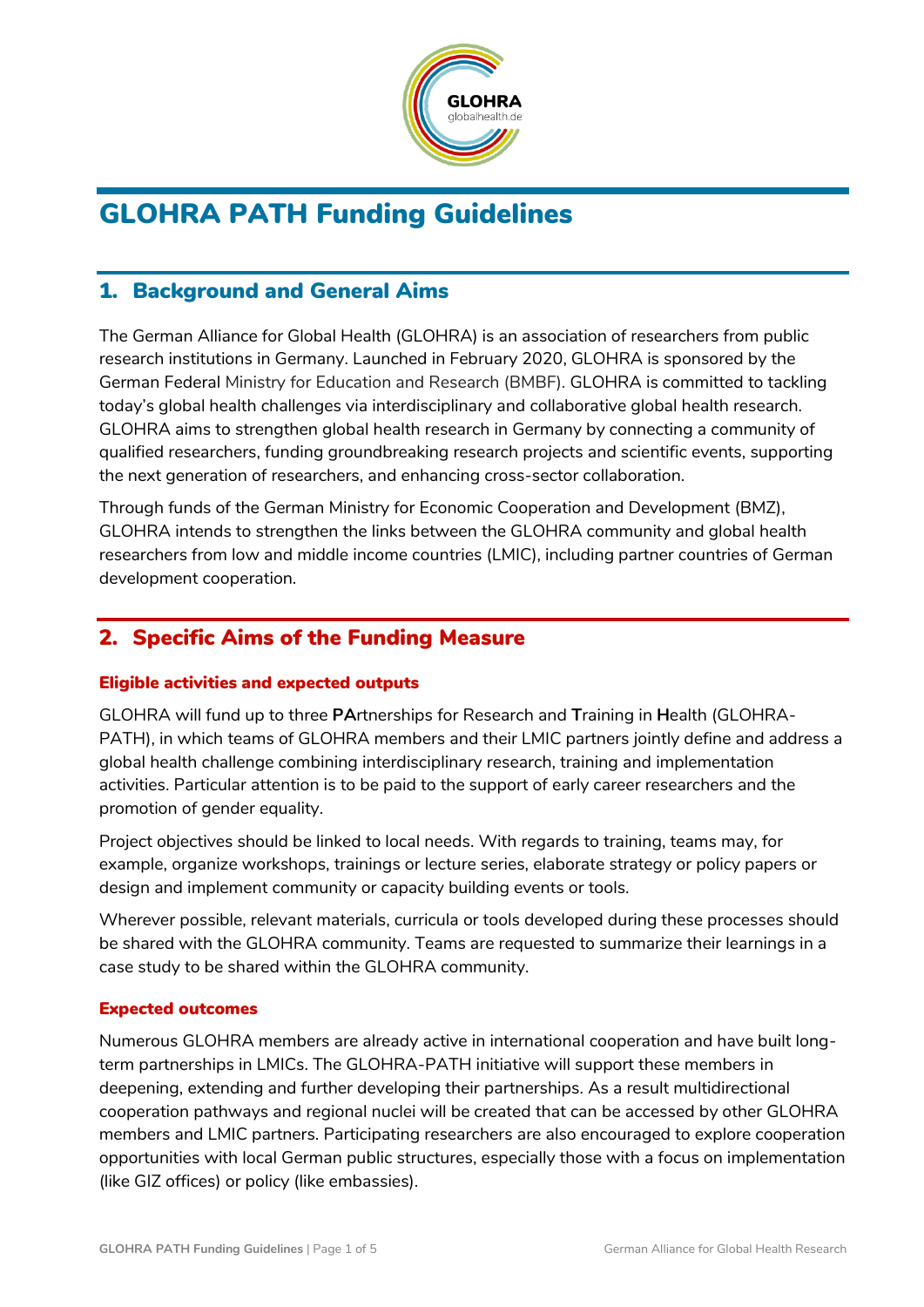

#### Budget and Timeline

The maximum funding amount for each project team is **90,000 EUR** including all ancillary costs (institutional overheads, exchange rate fluctuations, money transfer fees, etc.). Project implementation has to be completed **by 31 August 2023.**

#### Key differences between PATH call and GLOHRA Call for Research Projects

|                              | <b>GLOHRA PATH</b>                                                                                                                                                                              | <b>GLOHRA Research Projects</b>                                                                                                           |
|------------------------------|-------------------------------------------------------------------------------------------------------------------------------------------------------------------------------------------------|-------------------------------------------------------------------------------------------------------------------------------------------|
| <b>Funder</b>                | BMZ (through GIZ)                                                                                                                                                                               | <b>BMBF</b>                                                                                                                               |
| Main<br>beneficiary          | Vast majority of funds goes to the LMIC partner                                                                                                                                                 | Focus is on funding GH research in German<br>institutions (limited funding for the LMIC<br>partner)                                       |
| Partnership<br>history       | Targets established partnerships that are willing to<br>open up to other GLOHRA members and create<br>multidirectional collaboration pathways between<br><b>GLOHRA</b> and the LMIC institution | Expressly invites new partnerships and<br>collaborations to apply (although prior<br>experience with the LMIC partner is<br>advantageous) |
| Main aim                     | Build capacity in LMIC research institutions (in<br>terms of research, researcher support, networking<br>capacity and/or implementation)                                                        | Contribute to an unsolved research question                                                                                               |
| <b>Topic</b>                 | Global health topic that is relevant to the LMIC<br>institute and provides a solid basis for wider LMIC-<br>German research collaboration                                                       | Specific global health research question                                                                                                  |
| Main<br>activities           | Research networking, knowledge transfer,<br>research trainings, research translation                                                                                                            | Research study                                                                                                                            |
| Cross-<br>sector<br>approach | Encourages cooperation with German public<br>structures on site, such as GIZ, DAAD, embassies                                                                                                   | Encourages cooperation with (German and<br>local) experts from outside research (e.g. NGOs,<br>communities, industry)                     |
| <b>Duration</b>              | Implementation has to be completed by 31 August<br>2023                                                                                                                                         | 12 - 24 months, depending on the funding line                                                                                             |
| <b>Funding</b>               | 90,000 EUR                                                                                                                                                                                      | 120,000-240,000 EUR, depending on the<br>funding line                                                                                     |

## 3. Eligibility and Application

Project teams consisting of one GLOHRA full member and one LMIC legal entity, generally an academic institution, are eligible to submit project proposals as direct funding recipients.

For better comparability and assessment of submitted project proposals, the application form is standardized.

Project proposals must be submitted to the GLOHRA Secretariat by e-mail [\(secretariat@globalhealth.de\)](mailto:secretariat@globalhealth.de) by the deadline stated on the website.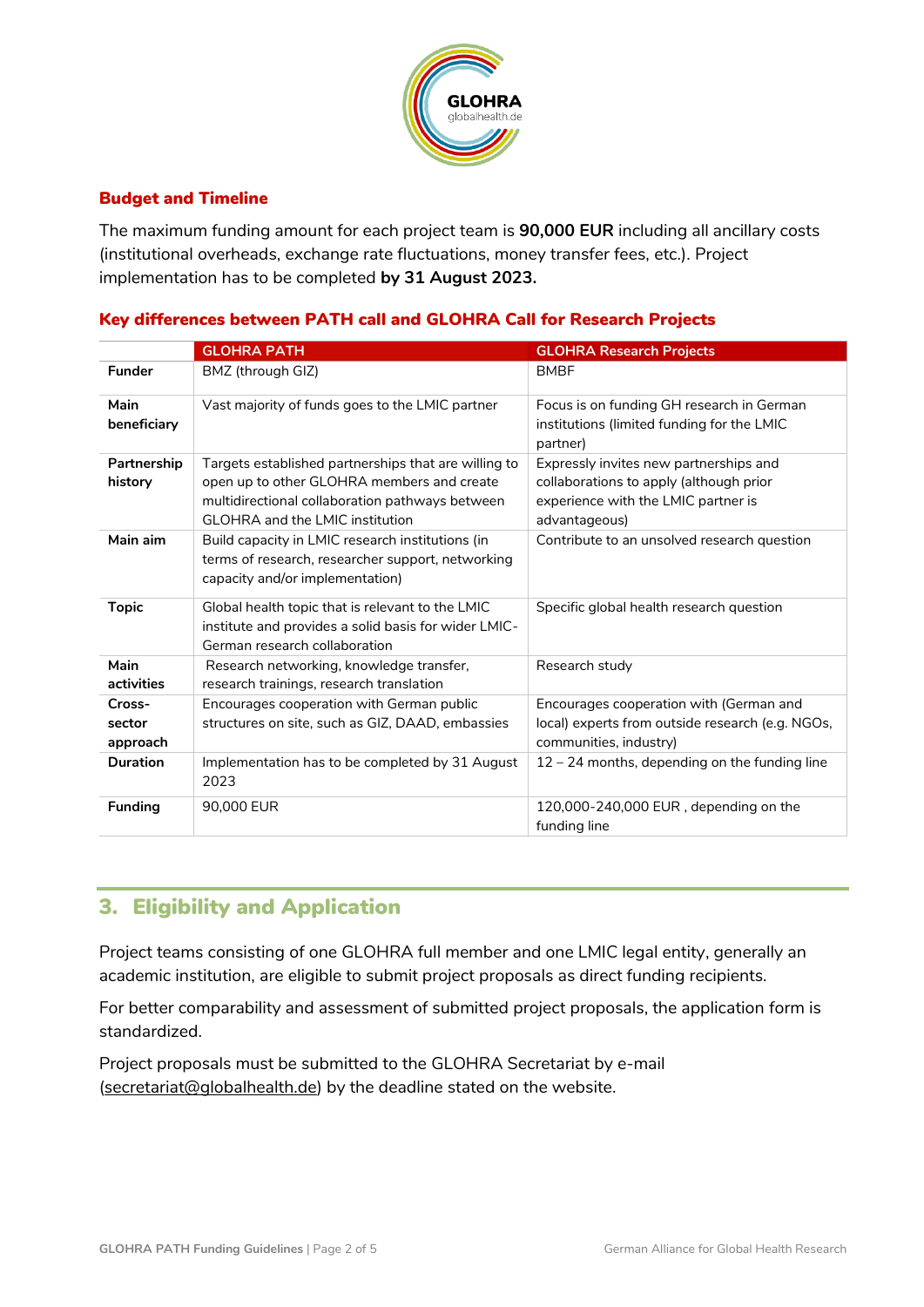

# 4. Evaluation

#### Criteria

#### **1. Innovation**, **ambition, collaboration**

- The project addresses (or lays the groundwork for addressing) a global health need.
- **The project is aligned with GLOHRA's values and mission and the (inter)national global health** agenda. The project cannot easily be funded through other programs and mechanisms.
- The research questions/objectives and/or the global health challenge are clear.
- **The project concept is coherent and convincing.**
- The proposed methods are adequate for addressing the research questions/objectives and/or the global health challenge.
- The different disciplines involved are linked/ integrated in a meaningful way.
- The applicants have the necessary knowledge/ expertise to address the questions raised and/or plan to involve relevant partners.
- The applicants (German and LMIC partner) have a proven track-record of successful collaboration and a convincing vision of how to better link the LMIC partner with the wider German global health research community.

#### **2. Adequacy and feasibility of the work plan, budget and management procedures**

- The work plan is coherent; tasks and resources are adequate and allocated in a plausible way.
- The proposal aims at producing measureable outcomes that align with the stated research objectives.
- The applicants have the operational capacity to carry out the project.
- **The partners work in a complementary manner.**
- LMIC partners are adequately and fairly represented (e.g. in research design, project execution and decision-making, budget, ownership of results, etc.)
- **The project has appropriate management structures and procedures.**

#### **3. Impact and expected results**

- The expected impact is ambitious, but realistic. The pathway to impact is clearly described.
- The project addresses the Specific Aims of the call (networking and capacity building between GLOHRA and an LMIC institution, gender equality, early career researcher support, etc.)
- LMIC stakeholders are adequately and fairly represented (e.g. in problem definition, research design, project execution and decision-making, budget, ownership of results, etc.).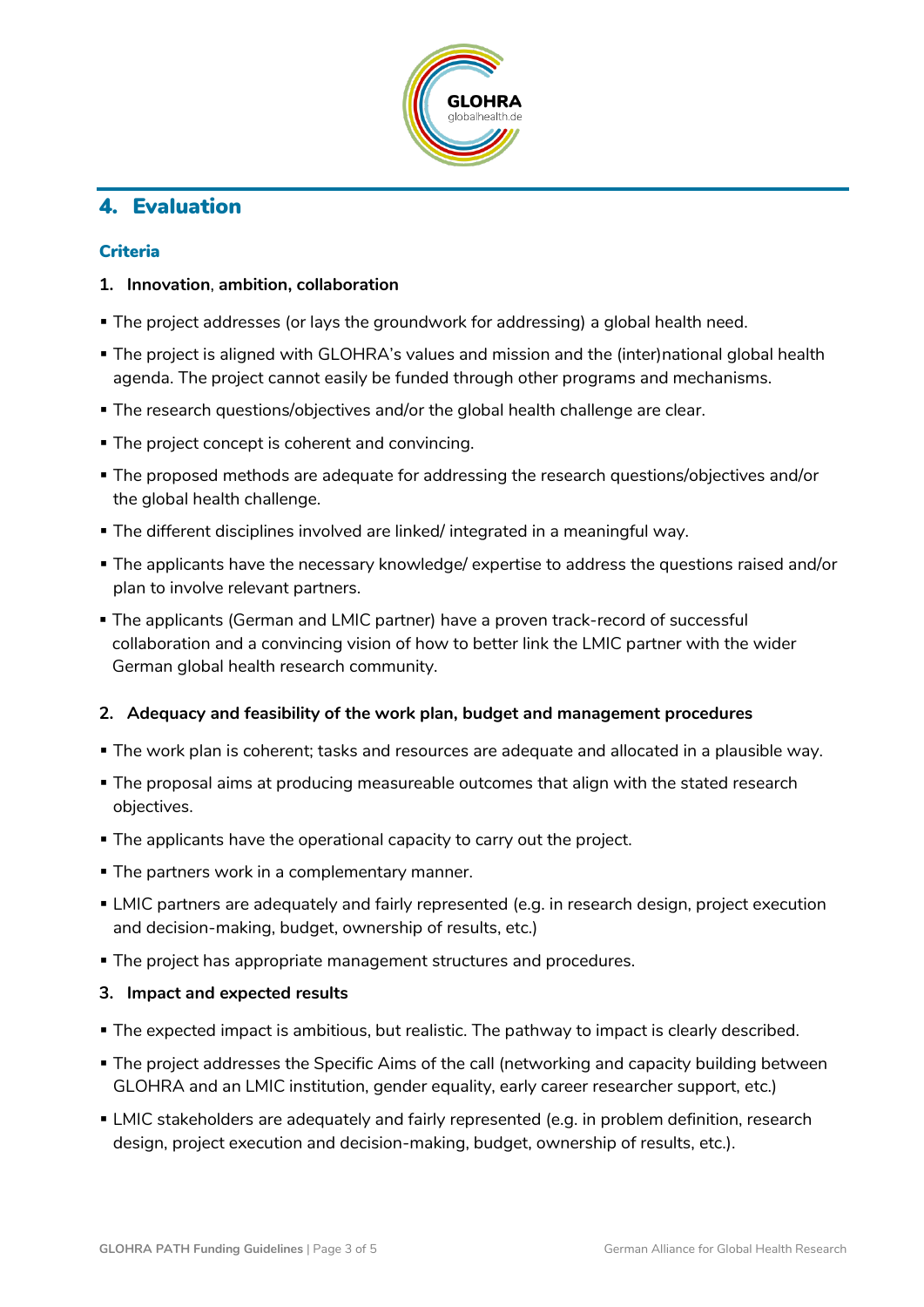

- Ethical dimensions are appropriately considered (e.g. adequate management of ethical risks when dealing with vulnerable populations or collecting/using personal data, adequate involvement of local review boards, etc.)
- Gender dimensions are appropriately considered (e.g. in project team composition, leadership, contents, methods, target populations and outcomes).
- Sustainability dimensions are explicitly considered (e.g. environmental sustainability, sustainable use of project results, social sustainability for local populations, etc.)

#### Evaluation

The GLOHRA Secretariat and an interdisciplinary group of at least four rapporteurs from the Steering Committee will assess applications submitted by the eligible teams and make a funding recommendation to the Steering Committee. The Steering Committee will take the final funding decision. All members of the Steering Committee are entitled to vote, provided they do not declare a conflict of interest. The Steering Committee and Secretariat may request that applicants incorporate modifications to raise the overall quality of the project (conditional acceptance).

#### Conflicts of interest

The Steering Committee and its members also have the right to submit projects. If members of the Steering Committee are biased or declare a conflict of interest, they may not review an application.

A member of the Steering Committee needs to declare a conflict of interest if s/he is involved financially or in terms of content in the planned project or if s/he is employed in the same institute or working group as the applicant and cooperates with them in terms of content. In addition, the members of the Steering Committee are requested to truthfully declare close cooperation or direct competition with the applicant in thematically similar projects. Employment in the same superordinate institution alone is no reason for bias. Cases of doubt will be decided upon individually, using the Guidelines for Avoiding Conflicts of Interest of the Deutsche Forschungsgemeinschaft (DFG) as a reference.

## 5. Funding conditions

#### **Conditions**

- Funding is conditional on the successful conclusion of a subsidy agreement between Charité and GIZ.
- For the implementation of selected projects, tripartite agreements will be concluded between Charité as the host of the GLOHRA Secretariat, the GLOHRA member and the LMIC partner receiving the funds. [Terms and conditions of GIZ Subsidy Agreements \("Zuschussverträge"\)](https://www.giz.de/en/workingwithgiz/34529.html) will apply, including for narrative and financial reporting.
- Aligned with BMZ priorities, spending in LMICs will generally be prioritized, meaning that measures taking place in Germany will generally not be funded.
- German institutions cannot claim overhead costs. Requested budgets are inclusive of all ancillary costs.